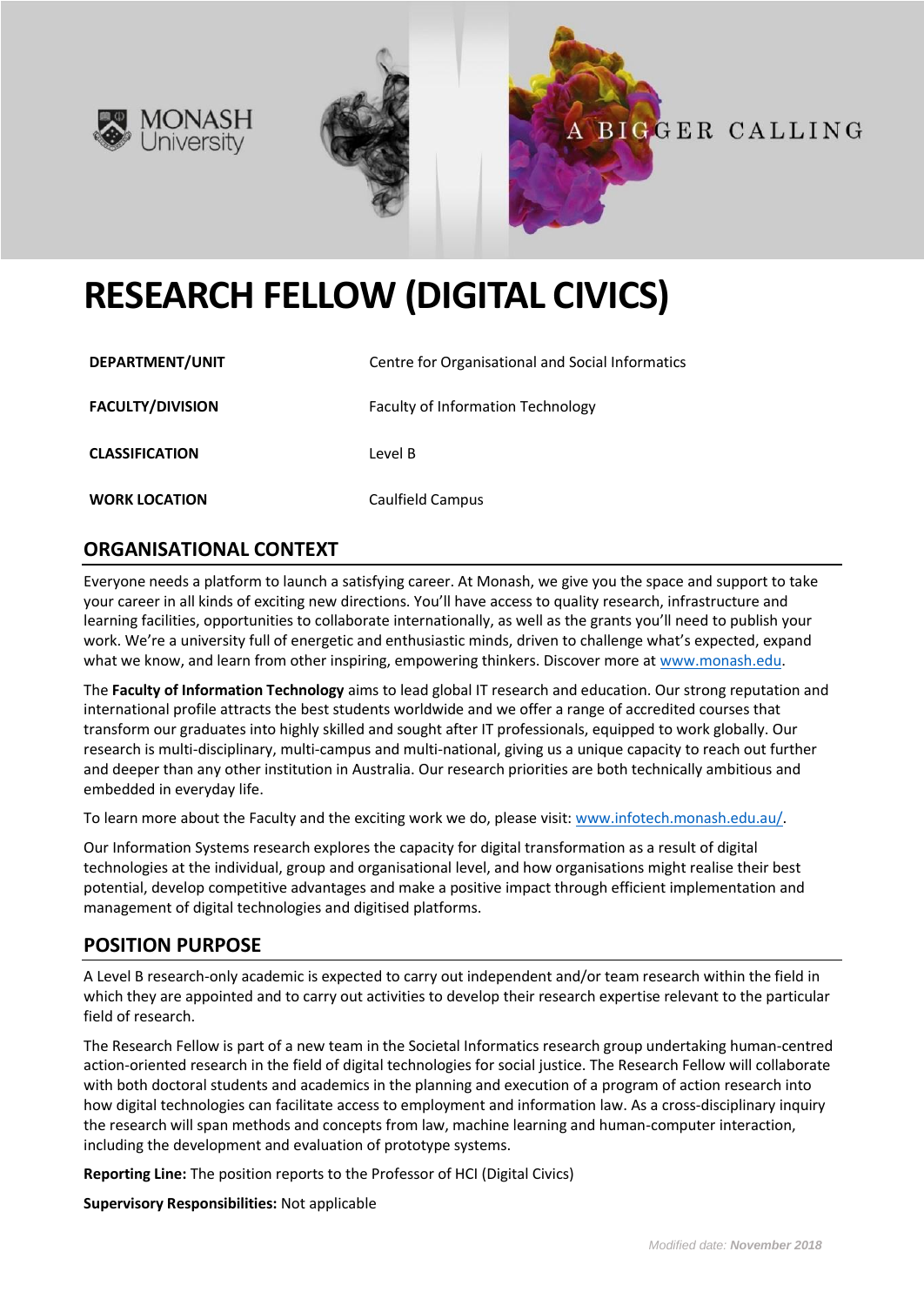**Financial Delegation:** Not applicable

**Budget Responsibilities:** Not applicable

## **KEY RESPONSIBILITIES**

Specific duties required of a Level B research-only academic may include:

- **1.** Conduct research as a member of a team and independently, and successfully publish conference and journal papers on research in leading venues
- **2.** Engage in professional research activities such as presenting at conferences, to funders, and at other stakeholder events within the candidate's field of expertise
- **3.** Contribute to occasional teaching, team teaching, and guest lecturing within the relevant field of research to build professional skills
- **4.** Co-supervise or supervise major honours or postgraduate research projects within the candidate's area of research
- **5.** Mentor or guide more junior members of the Societal Informatics research group
- **6.** Contribute to preparing research proposal submissions to external funding bodies
- **7.** Contribute to research group coordination activities
- **8.** Attend meetings involving research or organisational responsibilities in the Faculty of Information Technology or University
- **9.** Engage in academic service activities, such as conference committees and organisation

#### **KEY SELECTION CRITERIA**

#### **Education/Qualifications**

- **1.** The appointee will have:
	- A doctoral qualification in Computer Science with a specialism in human-computer interaction

#### **Knowledge and Skills**

- **2.** Good knowledge of machine learning
- **3.** Good knowledge of employment law and disability law in common law systems
- **4.** Strong data analytics skills, including Matlab
- **5.** Strong software development skills, including web/mobile technologies
- **6.** Experience in supervising and working with major honours and postgraduate students
- **7.** Demonstrated research manuscript and research proposal preparation skills, including a solid track record of refereed research publications in top human-computer interaction venues
- **8.** Excellent interpersonal skills, teamwork skills, and oral and written communication skills, with the ability to work both independently and as part of a cross-disciplinary team
- **9.** Strong initiative and organisational skills, with demonstrated ability to achieve goals
- **10.** Demonstrated capability in positively contributing to research group meetings, seminars and journal club meetings
- **11.** A demonstrated capacity to work in a collegiate manner with other staff in the workplace